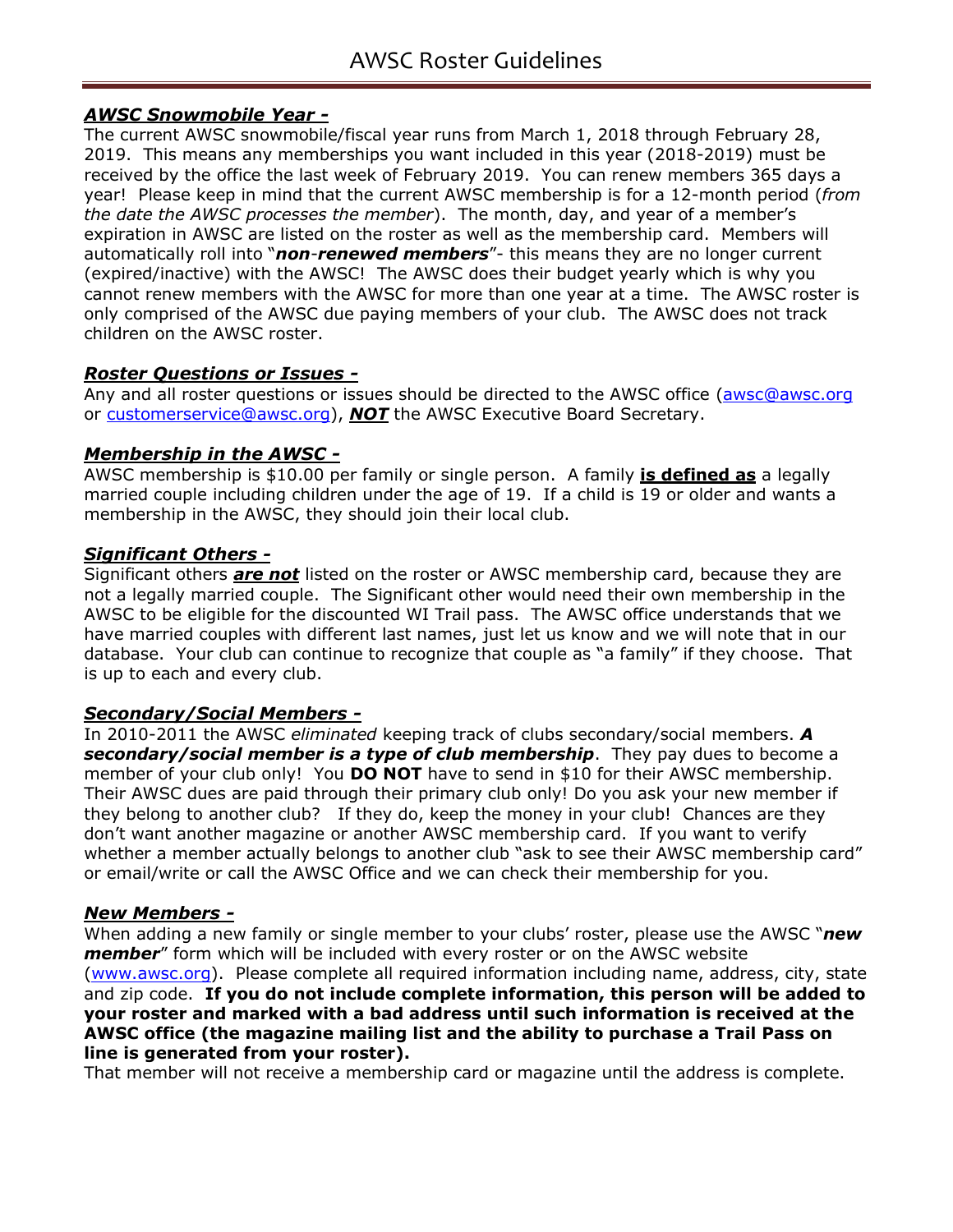Also note that we do not update rosters from your club membership forms so please do not send those to the office.

### **Please do not use the new member form to "renew" people who are already members of your club.**

### *Youth Members -*

If a youth (anyone between the ages of 12-18) is interested in being an AWSC member, there is a youth membership available for a fee of \$6.00. This membership would include a member card, subscription to the *Wisconsin Snowmobile News (WSN)*. Please note on the roster by their name if they are a youth if you are mailing in your rosters.

## *Inactive Club Members -*

It is the club Membership Chairs' responsibility to notify the AWSC Office of inactive members they would like removed from their roster. If you would like to *remove* someone from your roster, please write "**R**" next to the person's name directly on the roster in the box. Please do not use a black marker to draw a line through their name or member ID because it's difficult to read. If you have a member who is *deceased***,** please indicate this on the roster "**D**" and we will delete them from the database.

**Note:** The office will automatically, during the summer months, mark any members **inactive** that have not renewed for two years.

### *Business Names -*

**Please do not add Business names to your primary member roster** – we need first and last names! It makes it easier for the member to order trail passes and there is no benefit to the business by adding it to the Primary member roster. They are not listed on the AWSC website nor are they listed in the Commercial insert!

## *Roster Cover Page for Hard Copy Rosters -*

The AWSC generally has contact with the following officer positions: President, Secretary, Treasurer and Membership Chair (who handles the club memberships with the AWSC). The roster cover page contains this information. Please list the names, address, email address and phone numbers for all officer positions. Some clubs have opted not to list the names of their officers and instead use their club name and PO Box; this makes it very difficult for the AWSC office to contact any of your club officers should the need arise. Our only option at this point is to get a hold of you via US mail which adds additional delays. We ask that you at least list one officer's contact information.

Please contact the AWSC with your Club Officer changes, especially the Membership Chair as most of the AWSC office mailings go directly to that person. Why? In most clubs the Membership & Secretary are one in the same and they tend to pass along all information. Changes can be made directly on the cover page and sent in with your roster. Highlighting these changes is appreciated.

All roster information is mailed directly to the Membership Chairperson. It is imperative that your membership chairperson have complete contact information (address, phone number and, if available, e-mail address), so the AWSC office can contact that person in case of roster/membership issues.

We also post the Membership persons contact information on our AWSC website under the club listing.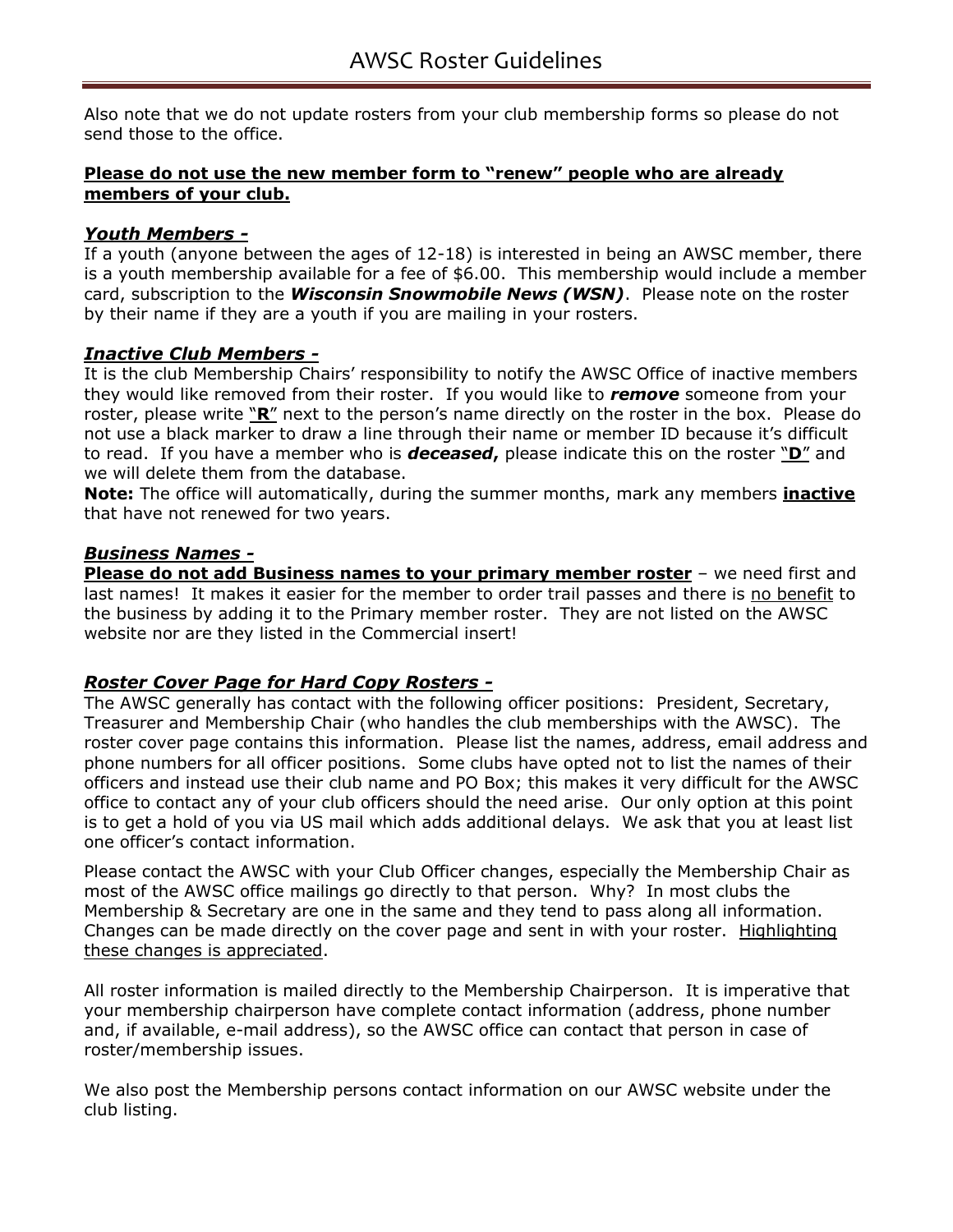This information is linked to our website so your club's contact information is available for anyone wishing to get information on your club.

# *Submitting Payments for Hard Copy Rosters -*

When renewing *primary* members or adding new members, AWSC membership is \$10.00 per family/single person.

## **No cash – PLEASE!!!!**

When submitting payment by check (NO cash please!), please ensure that the club name and your club number is evident on your check. If your club does not have a club checking account (which is highly recommended for tax purposes) and a personal check is being submitted, make sure the check contains the club name and club number.

Please use the Payment Details section on the cover page of the roster to breakdown the types of payments you are submitting (i.e. renewals and/or new members, commercial sponsorships, etc.).

MasterCard, VISA, Discover, and debit cards are accepted for online renewals/new members. **Do not send cash** as you will not have a paper trail! Please note that there is a \$1.50 convenience fee added to every transaction. If you update 1 person it is \$1.50 and if you update 50 people it is still only \$1.50.

Rosters *will be returned* if we add up the number of renewals and the check does not match the amount. This happens over and over again so please take a little time to check your addition and check again as it will save time for all!

Rosters updated online via the AWSC website can use MasterCard, VISA or Discover – or a debit card to

renew/add new members. Credit cards are not processed in the office for rosters any longer since we now have online capabilities.

**Note: Please do not include payment for raffle tickets, Workshop or Convention fees with membership!** 

## *Submitting Roster Updates for Hard Copy Rosters –*

**Please DO NOT submit your roster updates by just using an old New Member Card alone or on a scrap piece of paper**! Please use the roster form or a new member form! We get 100's of rosters in the mail daily during the busy season and it is very easy for those cards and scraps of paper to get displaced in all the paperwork.

Start with a clean roster *each time you renew* and simply put an "X" in the box before their name. Count up all the "X's" and submit \$10 per family (or single person if he or she is not married). "X's" should total your check amount. All updates should be made on the AWSC roster *not small scraps of paper or post-it notes, because they tend to get lost and we need a record for our files- please do not use your clubs membership applications for updates!* A member's ID # is required (we have many members with the same name) for making the correct update in our system. Also note when sending in your rosters, if there are no change of address or corrections updates– *there is no need to send it in – save the*  **postage!** We just need the pages with changes!  $\circledcirc$ 

Please note that the magazine mailing list is generated from your club rosters! Current addresses are important!

An updated roster (1 copy) will be sent back to you every time you update, unless you have a user name and password, in which case you can export a roster and download to print after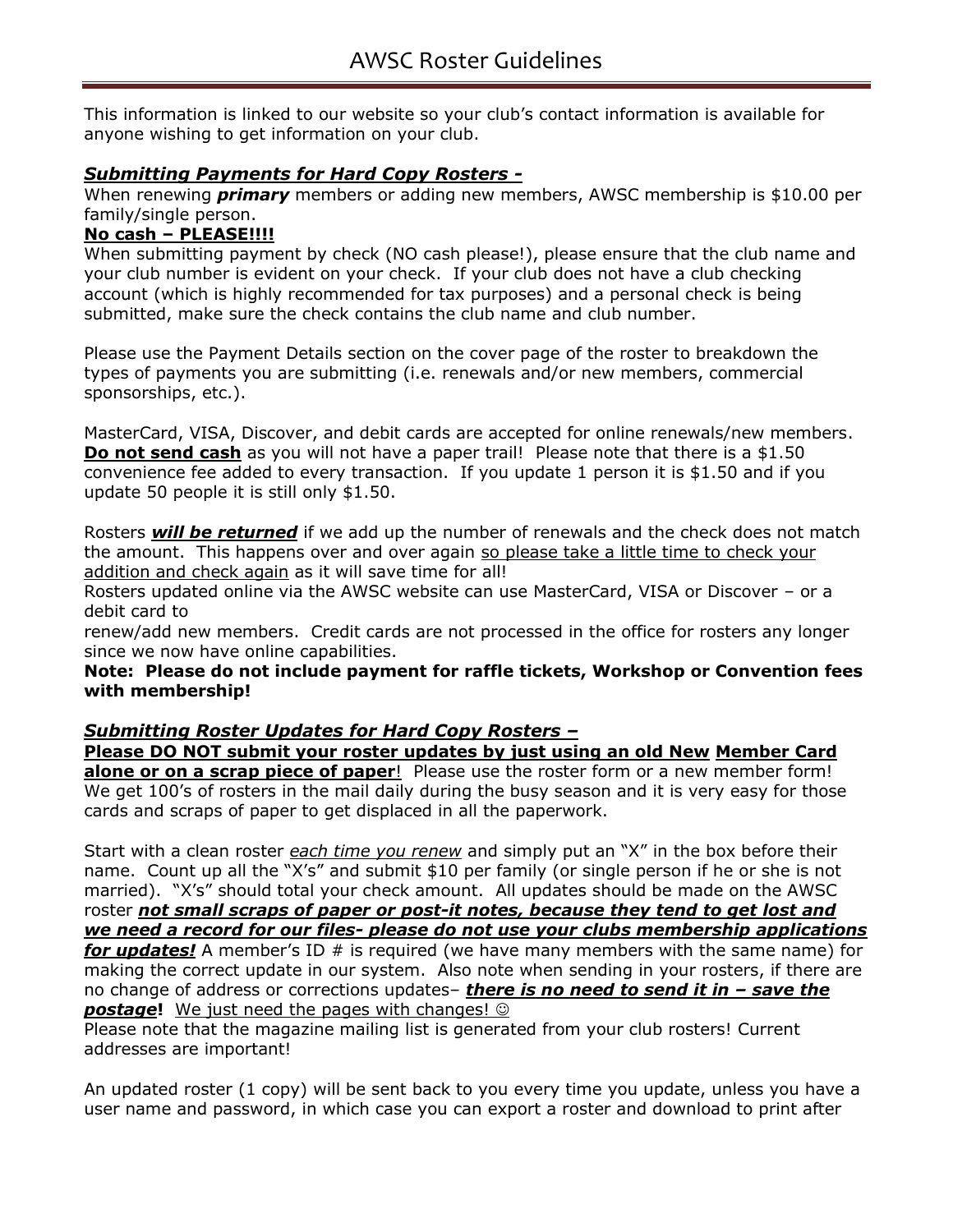changes/renewals are processed in the AWSC office. Payment has to be received in the AWSC office before updates will be made. The membership cards will be sent to you via US mail. If your club does not want AWSC membership cards, please notify the office and we will stop sending them.

### *Note: Expired members are not eligible for the discounted WI Trail Pass and they will not receive any issues of the WSN magazine!*

## *Replacement AWSC Member Cards -*

AWSC member replacement cards will be available for a fee of \$5.00 to cover special handling and mailing costs. Once payment is received we will process and mail out the card.

## *AWSC Decals* –

The AWSC logo is available to clubs as a self-adhesive decal. Pick up at Workshop (Oct) and/or Convention (Mar) or see your County Director. The AWSC also has 8 x 10 decals available for purchase at \$5.00 each. Those large decals can be purchased at Workshop or Convention.

## *Commercial Sponsorship (Commercial Guidelines are available) -*

The AWSC offers an excellent opportunity for clubs to make some money and gain some commercial support from their community.

#### **The AWSC offers two (2) types of Commercial Sponsorship opportunities which include:**

**Standard sponsorship** (\$45.00/year) provides the business with a listing in the WSN magazine which is distributed seven times a year (*Sept – March*). Three issues (*Oct, Dec & Feb*) contain the business listings. In addition, your business will be highlighted on our website for the length of your current membership (12 months). If the business joins through a local club, the club would **keep \$10.00** for a total of \$35.00 being sent to the AWSC. AWSC membership dues (\$10) *are included* in the \$35.00 being sent to the AWSC Office and the owner is eligible for the discounted WI Trail Pass for his/her personal owned sleds.

**Premier sponsorship** (\$95.00/year) provides the business with a listing in the WSN magazine which is distributed seven times a year (*Sept – March*) three issues (*Oct, Dec & Feb*) contain the business listings. In addition, your business will be highlighted on our website for the length of your current membership (12 months) and will provide a **hot link** to your business website. If the business joins through a local club, the club would **keep \$20.00** for a total of \$75.00 being sent to the AWSC. AWSC membership dues (\$10) *are included* in the \$75.00 being sent to the AWSC Office and the owner is eligible for the discounted WI Trail Pass for his/her personal owned sleds.

Remember we need first and last names of the owners, especially if they want to purchase trail passes!

**Tip:** It is always helpful to give your Commercial Sponsor a self-addressed return envelope so they know where to send the check (back to your club!)

To receive AWSC sponsorship forms, businesses can contact a local snowmobile club, the sponsorship form is available on the website –  $www.awsc.org$  or they may call the office directly for a form.